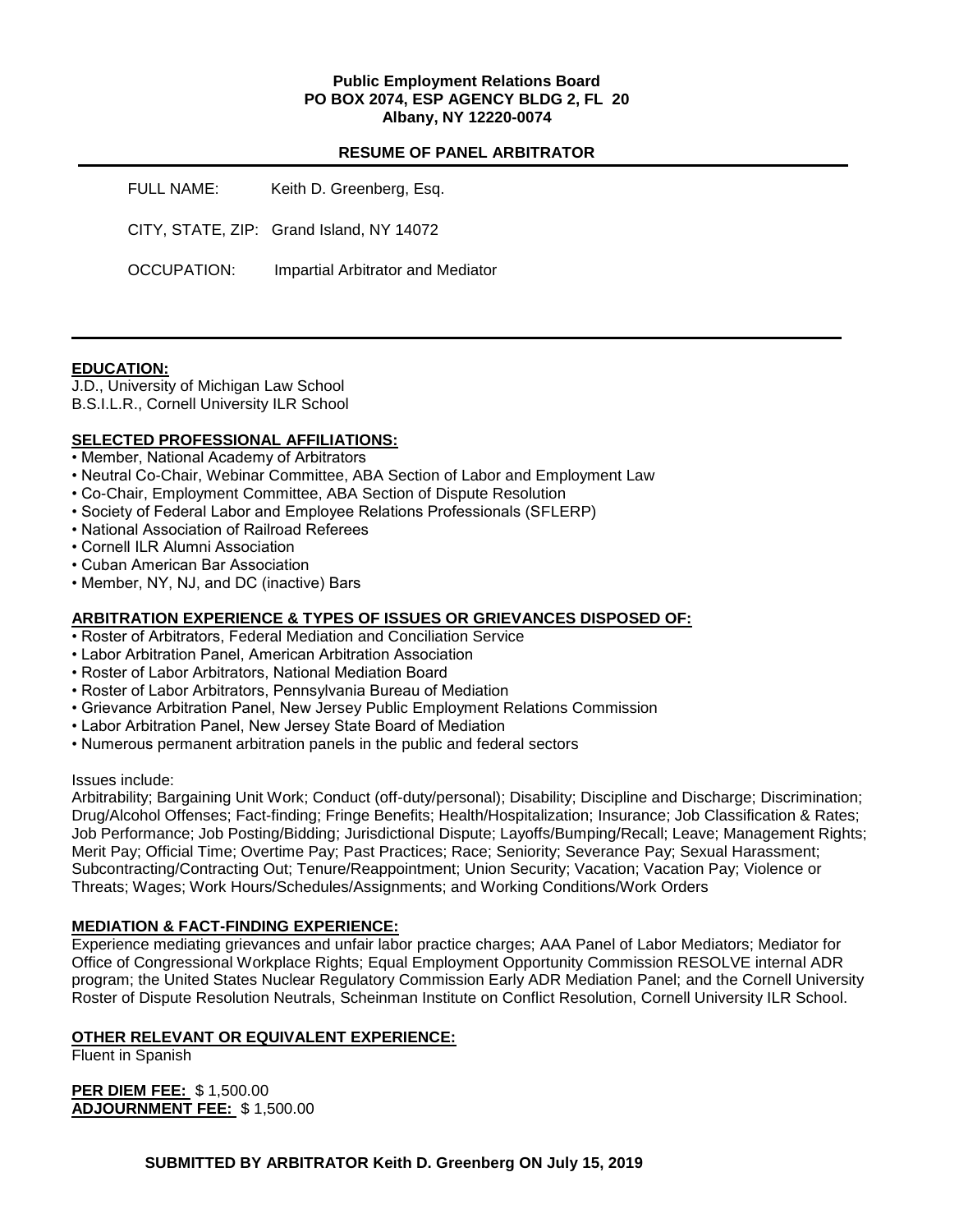#### **Public Employment Relations Board PO BOX 2074, ESP AGENCY BLDG 2, FL 20 Albany, NY 12220-0074**

# **BILLING DISCLOSURE STATEMENT**

# ARBITRATOR'S NAME: **Keith D. Greenberg, Esq.**

The following is a description of my fees and expenses:

# A) HEARING TIME.

- (1) My per diem is \$1,500 for each day or any part thereof spent hearing a case.
- (2) If a hearing day exceeds 8 (eight) hours, I charge:

 $\Box$ a second full per diem  $\boxtimes$ a prorated per diem

 $\Box$ no additional charge  $\Box$ other (describe) :

(3) Additional comments:

# B) STUDY TIME.

- (1) I charge \$ 1,500 for each day spent in preparation of the opinion and award.
- (2) This charge  $\boxtimes$  will  $\Box$  will not be prorated for partial days devoted to such preparation.

(3) Additional comments: My per diem charges (rounded to the nearest half-day) are applied pro rata on the basis of an eight hour billed day to actual time spent in prehearing matters, in review of the record and briefs, in preparation of the Opinion and Award, and in any posthearing matters.

## C) TRAVEL TIME AND EXPENSES.

(1) When travel time plus hearing time exceeds eight (8) hours in a calendar day:

 $\Box$  Not applicable (no additional charge)

 $\boxtimes$  I charge as follows (describe): Per diem charges may be made on a pro rata basis for time spent traveling to and from the hearing from my business address. Charges are also made for actual and necessary expenses of travel, lodging, meals, and incidentals that may relate to the hearing.

(2) I charge for actual, travel-related expenses incurred in connection with the case  $\boxtimes$ YES  $\Box$  NO.

Where appropriate, a mileage charge for auto travel will be billed at:

| $\boxtimes$ Prevailing IRS rate | $\Box$ Other (describe): |
|---------------------------------|--------------------------|
|---------------------------------|--------------------------|

(3) When the scheduled hearing day(s) requires an overnight stay:

 $\boxtimes$ There is no charge, other than for lodging and subsistence.

 $\Box$ I charge as follows (describe):

(4) Additional Comments: